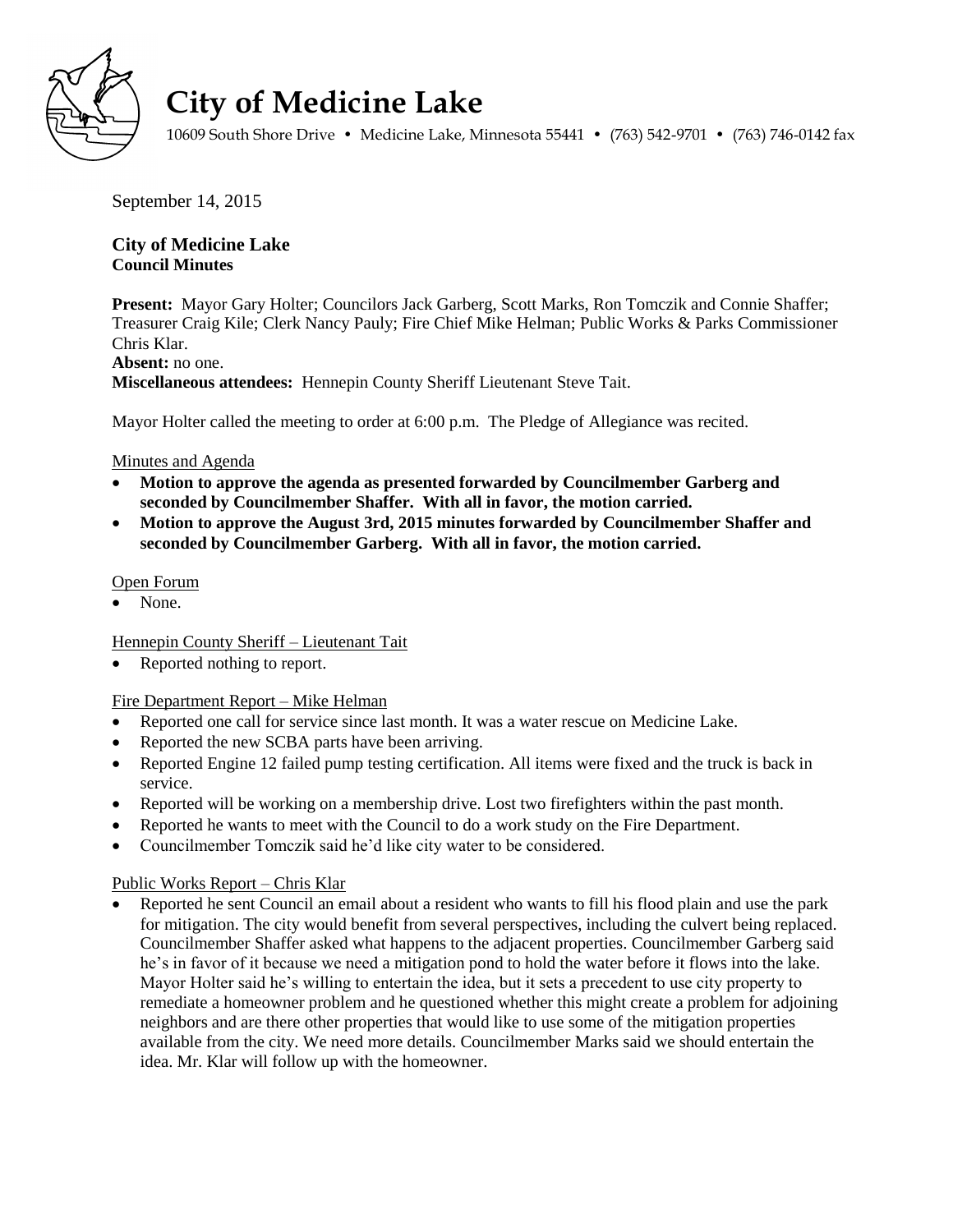Parks Report – Chris Klar

- Reported the parks are fine.
- The sheriff's department will put more emphasis on monitoring the City entrance park.

## Treasurer's Report-Craig Kile

- Receipts in reporting period: \$3,198
- Receipts year to date: \$176,679
- Disbursements in reporting period: \$103,649
- Disbursements year to date: \$265,094
- **Motion to approve the summary spending, receipts and cash balances through September 13, 2015 forwarded by Councilmember Shaffer and seconded by Councilmember Marks. With all in favor, the motion carried.**
- **Motion to approve the proposed budget in the amount of \$374,200 for 2016 forwarded by Councilmember Shaffer and seconded by Councilmember Marks. With all in favor, the motion carried.**
- **Resolution 15-7 2016 Proposed Levy Certification. Whereas, the following sums of money be raised by tax upon the taxable property in the City of Medicine Lake for the following purposes for the current year. Purpose is general revenue. Certified levy amount is \$343,600 with a total tax capacity based levy of is \$343,600 forwarded by Councilmember Marks and seconded by Councilmember Shaffer. With all in favor, the motion carried.**

#### Officer Reports:

Councilmember Garberg

- Reported there have been issues with overweight trucks on the loop at the end of Peninsula Road. He and Mr. Klar would like to change the weight from 272 ½ Peninsula Road to the beginning of the fork on the odd numbered side to a two-ton axle weight without a written permit.
- Reported we will use Neutgens for snow removal.
- Reported there have been people camping overnight in the Navickas Park. Mr. Klar will clear more brush from the area.

## Councilmember Shaffer

Reported nothing to report.

## Councilmember Tomczik

- Reported we are eligible for two rebates from Hennepin County. One for recycling and one for organics recycling. 140 residences do recycling and 32 do organics recycling. The rebate amounts are unknown.
- Reported he received a lot of calls about building permits, zoning questions, etc…
- **Motion to approve Ordinance No. 116 an ordinance adopting a schedule for the collection of building permit fees forwarded by Councilmember Tomczik and seconded by Councilmember Shaffer. With all in favor, the motion carried.**
- **Motion to approve Ordinance No. 117 an ordinance adopting a schedule for the collection of land use related fees forwarded by Councilmember Tomczik and seconded by Councilmember Shaffer. With all in favor, the motion carried.**

#### Councilmember Marks

Reported he is still waiting to get on the schedule with Pipe Services for I/I work.

#### Mayor Holter